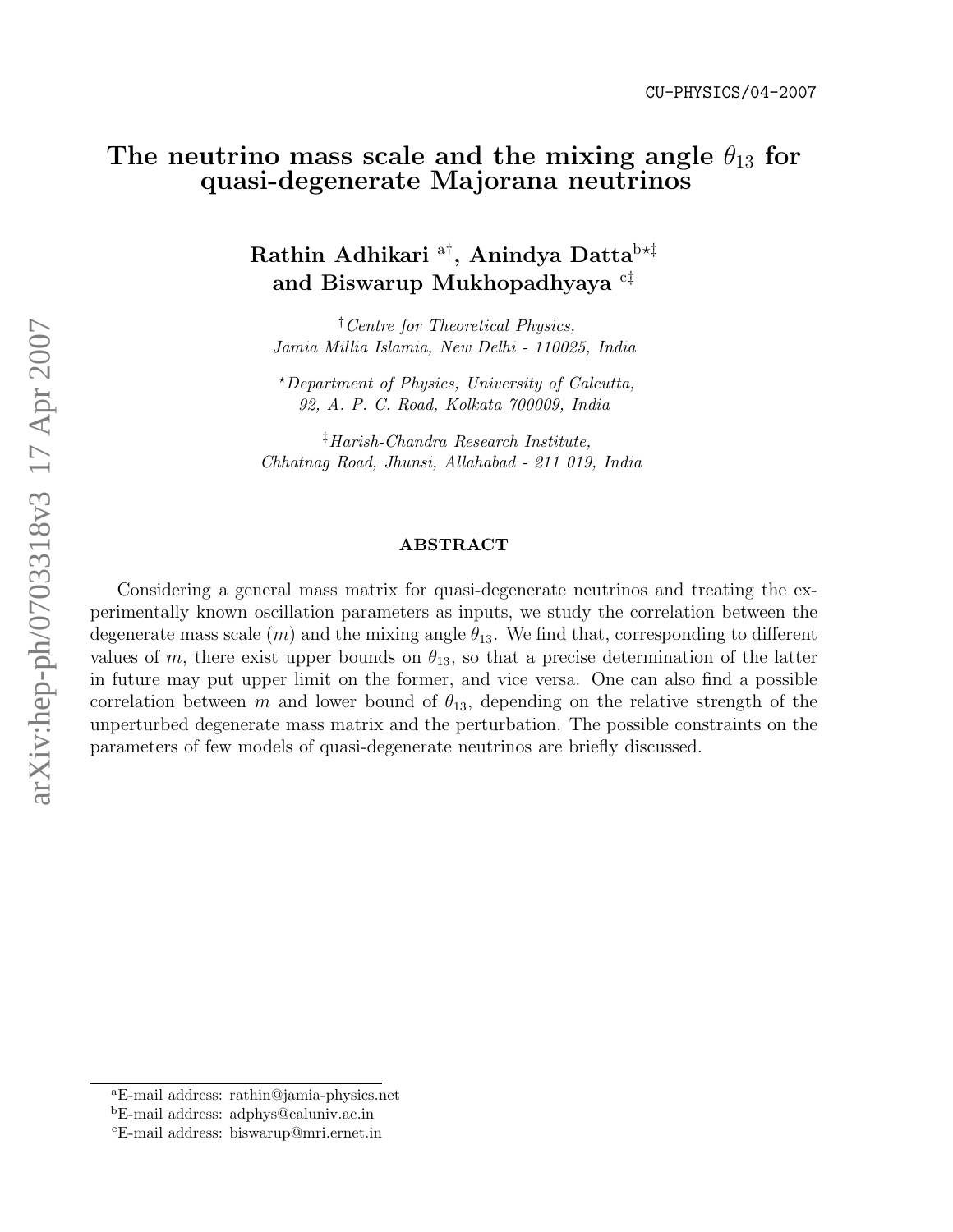The currently available experimental data on neutrino oscillation indicate that the mass squared differences of neutrinos are quite small. Although the mass-squared differences and mixing angles (except  $\theta_{13}$ ) are known from neutrino oscillation experiments, the absolute values of the neutrino masses still remain unknown. Depending on the scale, the pattern of neutrino masses may be hierarchical or quasi-degenerate in nature. In particular, if one assume that relic neutrinos constitute the hot dark matter of the universe, then the scale of neutrino masses are expected to be somewhat higher than their differences, and neutrinos are expected to be quasi-degenerate. Considering the recent results [1] from WMAP experiment, there might be some improvements in the upper bound on the neutrino mass. However, keeping in mind all possible uncertainties in the cosmological bounds, an upper limit of 2 eV on the sum of the masses of three neutrino flavours can be said to exist [2].

Quasi-degeneracy of neutrinos has also been suggested in a number of theoretical models proposed in the literature [3]. For example, considering neutrino masses as degenerate at some seesaw scale, various authors [4, 5, 6, 7, 8, 9] have shown that large mixing angles for solar as well as atmospheric neutrinos can be obtained after extrapolating masses and mixing to the weak scale using renormalization group equations.

Among the neutrino oscillation parameters, the values of two mass-squared differences and two mixing angles, viz.  $\theta_{12}$  and  $\theta_{23}$ , are already known to a reasonable degree from the solar [10] and atmospheric [11] neutrino data. However, quantities still unknown are the mixing angle  $\theta_{13}$ , mass scale m of the neutrinos and the CP violating phase  $\delta$  in the neutrino mixing matrix. It should be noted that the CHOOZ-Palo-Verde experiments [12, 13] have put an upper bound on  $\theta_{13}(< 12^{\circ})$ . Furthermore, the absence of neutrino-less double beta decay implies an upper bound on  $m$  [14], which is compatible with the limit coming from the hot dark matter content of the universe [1].

In this note, we would like to illustrate the interplay among the unknown quantities, namely, m, elements of the perturbation matrix and  $\theta_{13}$ , assuming that neutrinos are of Majorana nature and the masses are quasi-degenerate. We have taken into account the solar and the atmospheric data as well as neutrino less double beta decay constraint in our analysis, which has not been considered in earlier analyses. As we shall see, the maximum allowed value of  $\theta_{13}$  and the cosmological upper limit on the overall neutrino mass scale actually restrict the parameter space of the perturbation matrix lifting the degeneracy. This can enable one to constrain various theoretical models of the neutrino mass matrix, which in turn determine the way degeneracy is lifted. We will also try to find any possible correlation between the degenerate mass scale m with minimum value of  $\theta_{13}$ .

Without going to a specific model, we shall first consider the most general form of degenerate mass matrix in the weak interaction basis, which allows mixing among different flavours of neutrinos due to different intrinsic CP-properties. This degeneracy is lifted, for example, by the breaking of some symmetry at the seesaw scale [15]. Thus we add a small perturbation matrix to the original degenerate mass matrix in a model-independent way. We use as our inputs the known oscillation parameters, namely:

•  $|\Delta m_{23}^2| \simeq 2.12_{-0.81}^{+1.09} \times 10^{-3} \text{ eV}^2$ ,  $\theta_{23} \simeq 45.0_{-9.33}^{+10.55}$ ° (from the atmospheric  $\nu_\mu$  deficit [11]).

• 
$$
\Delta m_{12}^2 \simeq 7.9_{-0.8}^{+1.0} \times 10^{-5} \text{ eV}^2
$$
,  $\theta_{12} \simeq 33.21^{\circ}{}_{-4.55^{\circ}}^{+4.85^{\circ}}$  (from the solar  $\nu_e$  deficit [10]).

where  $\Delta m_{ij}^2 = m_j^2 - m_i^2$ .

Thereafter, the application of degenerate perturbation theory, in conjunction with the constraints arising on the perturbation matrix after using the above experimental values,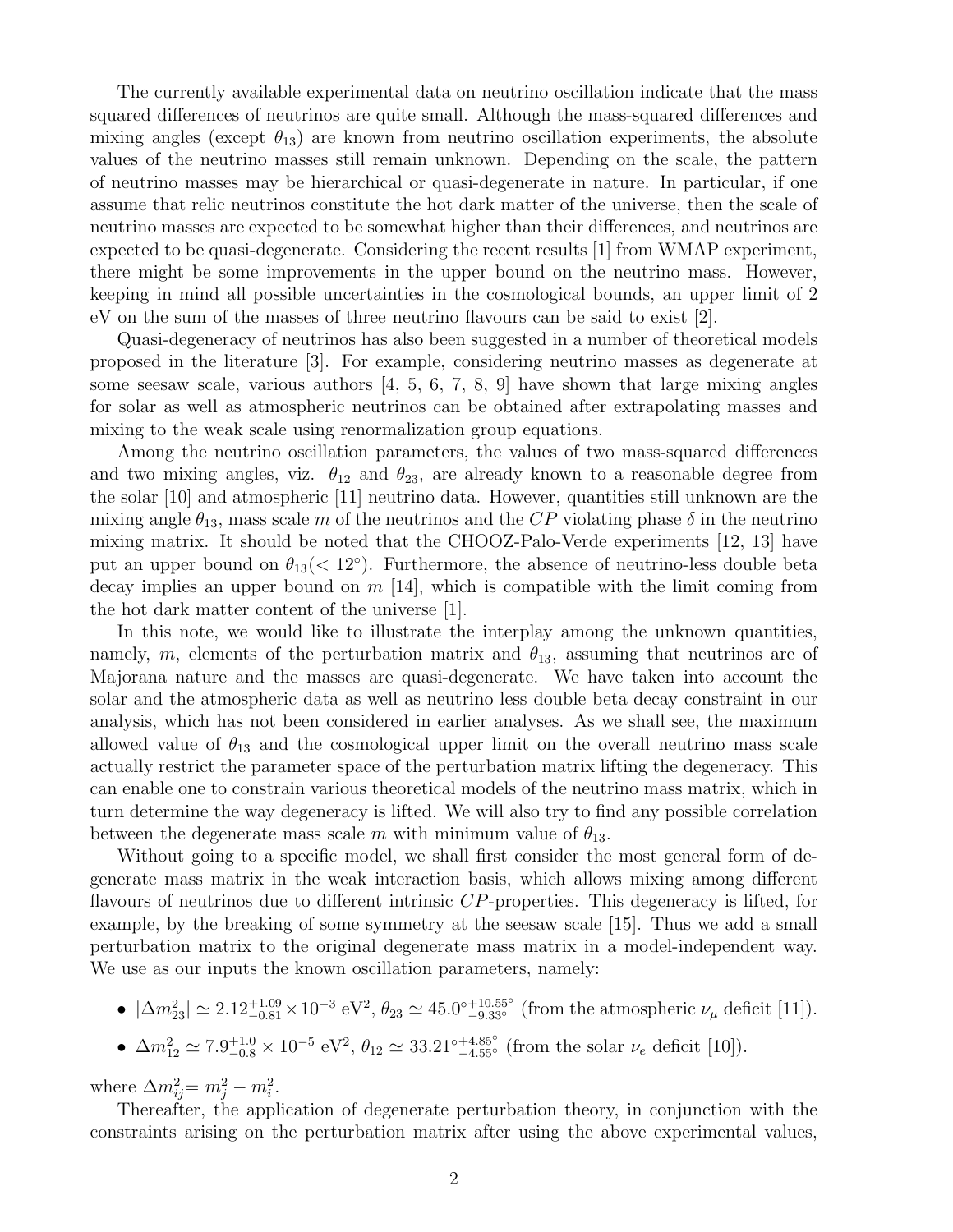allows us to obtain the correlation sought after. Specific choices of models for generating neutrino mass are likely to restrict further the general form of the perturbation matrix. We study the correlation in the context of a few models having family symmetries of abelian and non-abelian nature, and check whether these in turn can constrain some parameters of the models even further.

With the charged lepton matrix taken as diagonal, real and positive, the Majorana mass terms in the flavour basis can be expressed as

$$
\mathcal{L}_{mass} = -(\nu_{L_{\alpha}})^{T} C^{-1} M_{\alpha\beta} \nu_{L_{\beta}} + h.c
$$
\n(1)

where  $M_{\alpha\beta}$  is a 3 × 3 complex symmetric mass matrix and  $\nu_{L\alpha}$  is the weak eigenstate basis of neutrinos corresponding to three generations. The neutrino flavour states  $|\nu_{\alpha}\rangle$ ,  $\alpha = e, \mu, \tau$ , in the weak basis are related to the neutrino mass eigenstates  $|\nu_i\rangle$ ,  $i = 1, 2, 3$ , with masses  $m_i$ :

$$
|\nu_{\alpha}\rangle = \sum_{i} U_{\alpha i} |\nu_{i}\rangle . \tag{2}
$$

where U is a  $3 \times 3$  unitary matrix. In general, the mass matrix M can be diagonalised by a transformation of the form

$$
U^T M U = M_{diag} = \begin{pmatrix} m_1 & 0 & 0 \\ 0 & m_2 & 0 \\ 0 & 0 & m_3 \end{pmatrix}
$$
 (3)

where  $M_{diag}$  is the diagonal mass matrix. If one considers the three masses to be degenerate, then U can be rotated away for Dirac neutrinos. This cannot, however, be done in the case of Majorana neutrinos if the CP property of one of the fields is different from those of the other two. It was shown by Branco *et al* [16] that, in such a case, the fact that the  $CP$ -eigenvalue of a Majorana state can be  $+i$  or  $-i$  implies a still non-trivial form of the the diagonalising matrix  $U$  which contains two mixing angles and one phase. Implications of such (or similar) scenarios have also been explored, for example, in reference [4].

For degenerate Majorana neutrinos remembering that the mixing angles  $\theta_{12}$  and  $\theta_{23}$  are required to be large by observation, we shall consider the intrinsic CP-eigenvalue associated with  $\nu_2$  to be opposite to that of the other two neutrinos. Without losing any generality we can thus write

$$
U = \begin{pmatrix} 1 & 0 & 0 \\ 0 & c'_{23} & s'_{23} \\ 0 & s'_{23} & -c'_{23} \end{pmatrix} \begin{pmatrix} c'_{12} & s'_{12} & 0 \\ s'_{12} & -c'_{12} & 0 \\ 0 & 0 & e^{-i\alpha} \end{pmatrix} \begin{pmatrix} 1 & 0 & 0 \\ 0 & e^{i\beta} & 0 \\ 0 & 0 & 1 \end{pmatrix}
$$
(4)

where  $c'_{ij} = \cos \theta'_{ij}$ ,  $s'_{ij} = \sin \theta'_{ij}$  and  $\beta = \pi/2$  corresponds to different intrinsic CP property of  $\nu_2$  with respect to other two neutrinos and  $\alpha$  corresponds to CP violating phase in general. We shall choose it to be zero for the  $CP$  conserving case. Following ref. [16] the degenerate mass matrix  $M$  in the flavour basis can be written as

$$
M = m U^* U^\dagger \tag{5}
$$

where degenerate mass scale  $m = m_1 = m_2 = m_3$ .

However, in spite of such a mixing, neutrinos cannot oscillate, since the quantity governing oscillations are the mass-squared differences. In order to lift the degeneracy, we assume that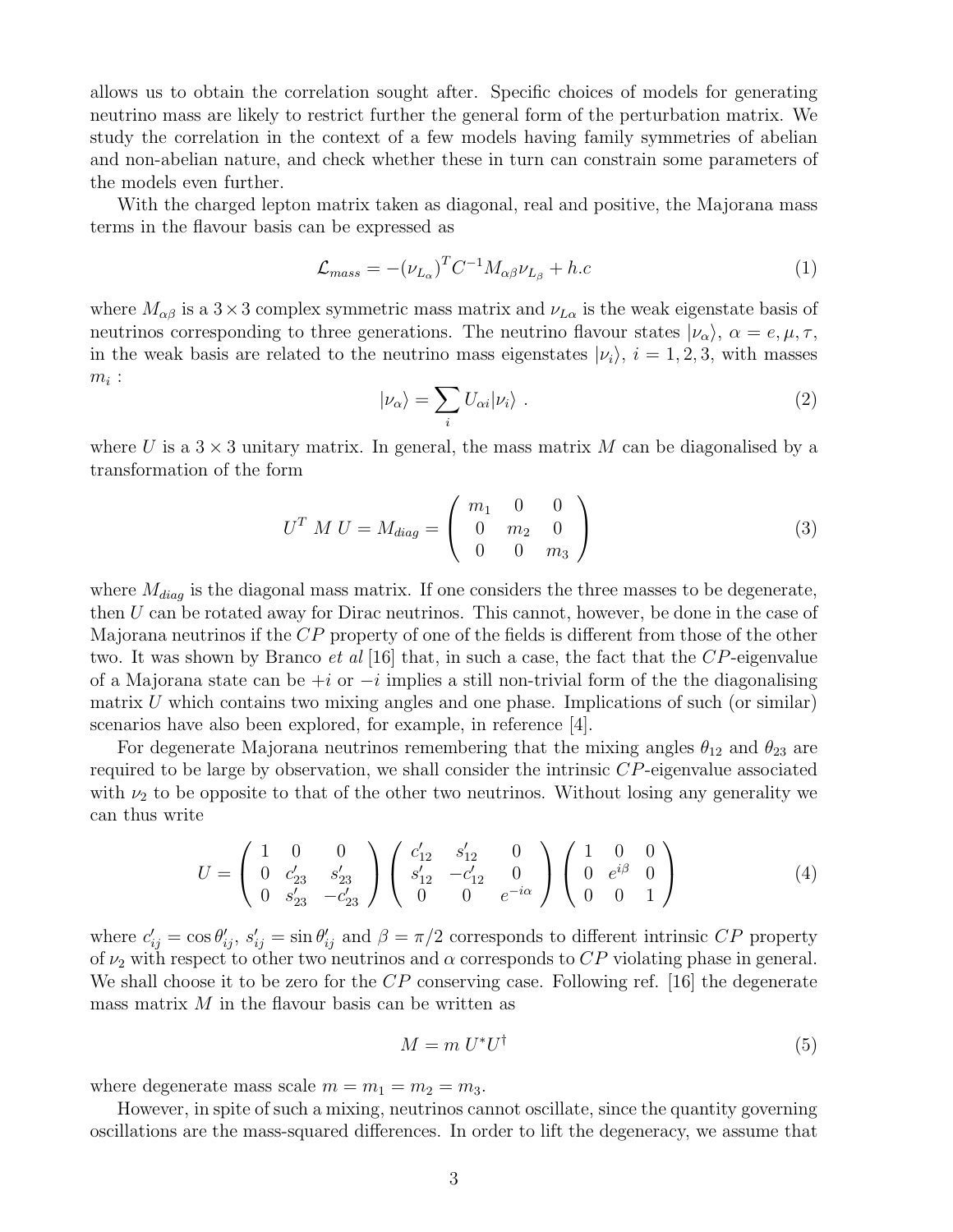degenerate mass scale  $m$  is somewhat higher than the required mass-squared differences as indicated by the oscillation experiments. There are studies on the mechanism for lifting such degeneracy. One can assume degeneracy at a high scale and envision that it is lifted through running, as some symmetry which holds at high scale is broken. Alternatively, one can remain confined to the electroweak scale itself and consider mass splitting effects there. In either case, the mechanism consists in a perturbation to the mass matrix, in a basis where it is diagonal and degenerate. This perturbation matrix is real and symmetric in several studies in recent past. We follow the same practice here. Moreover, most of these investigations do not throw much light on the *numerical values* of the elements of the perturbation matrix. This is the point we wish to address, namely, how the limits on  $\theta_{13}$  as well as the neutrino mass scale restrict the values of the perturbation matrix elements. We believe that , in spite of a six-fold multiplicity of the elements, such constraints can be useful in shortlisting viable models.

We thus consider a small perturbation to the degenerate mass matrix  $M_{diag}$ , parameterized as

$$
Q = \epsilon \begin{pmatrix} e & a & b \\ a & g & 1 \\ b & 1 & f \end{pmatrix}
$$
 (6)

where  $\epsilon^2$  is of the order of  $10^{-3}$  eV<sup>2</sup> and other parameters are  $\leq 1$ . In general, the smallness of  $\theta_{13}$  present in the standard parametrisation of neutrino mixing matrix (as mentioned in equation (15) below) hints at the  $CP$  violating effect being small in the neutrino sector. So keeping CP violating phase only in M we have neglected it in the small perturbation matrix Q making it real. Q is written in a basis in which the degenerate mass matrix is diagonal. It is also obvious that in the flavour basis Q becomes

$$
Q_0 = U^* Q U^{\dagger} \tag{7}
$$

where U is of the form indicated in (4). Unlike Q in the flavor basis  $Q_0$  is complex. We next employ the methodology of degenerate perturbation theory, with the diagonal and degenerate mass matrix determining the unperturbed basis. Besides, we absorb the phase associated with  $\beta = \pi/2$  in the Majorana neutrino field, thus enabling it to disappear from the matrix U and we define this as  $U_1$ . Considering M in (5) and using  $U_1$  as the diagonalising matrix from eq. (3) we get the diagonal elements of  $M_{diag}$  as,

$$
m_2 = -m, \ m_1 = m_3 = m \tag{8}
$$

Now, only  $m_1$  and  $m_3$  are degenerate. If we wish to parameterize the lifting of degeneracy in such a manner that the mass  $m_1$  remains unchanged, then one may set the following condition on the parameters in Q:

$$
b^2 = ef
$$
 (9)

Using first order degenerate perturbation theory, we obtain the following mass eigenvalues for  $M_{diag} + Q$ , lifting the degeneracy to first order in  $\epsilon$ :

$$
m_1 = m, \ m_2 = -m + \epsilon g, \ m_3 = m + \epsilon (e + f) \tag{10}
$$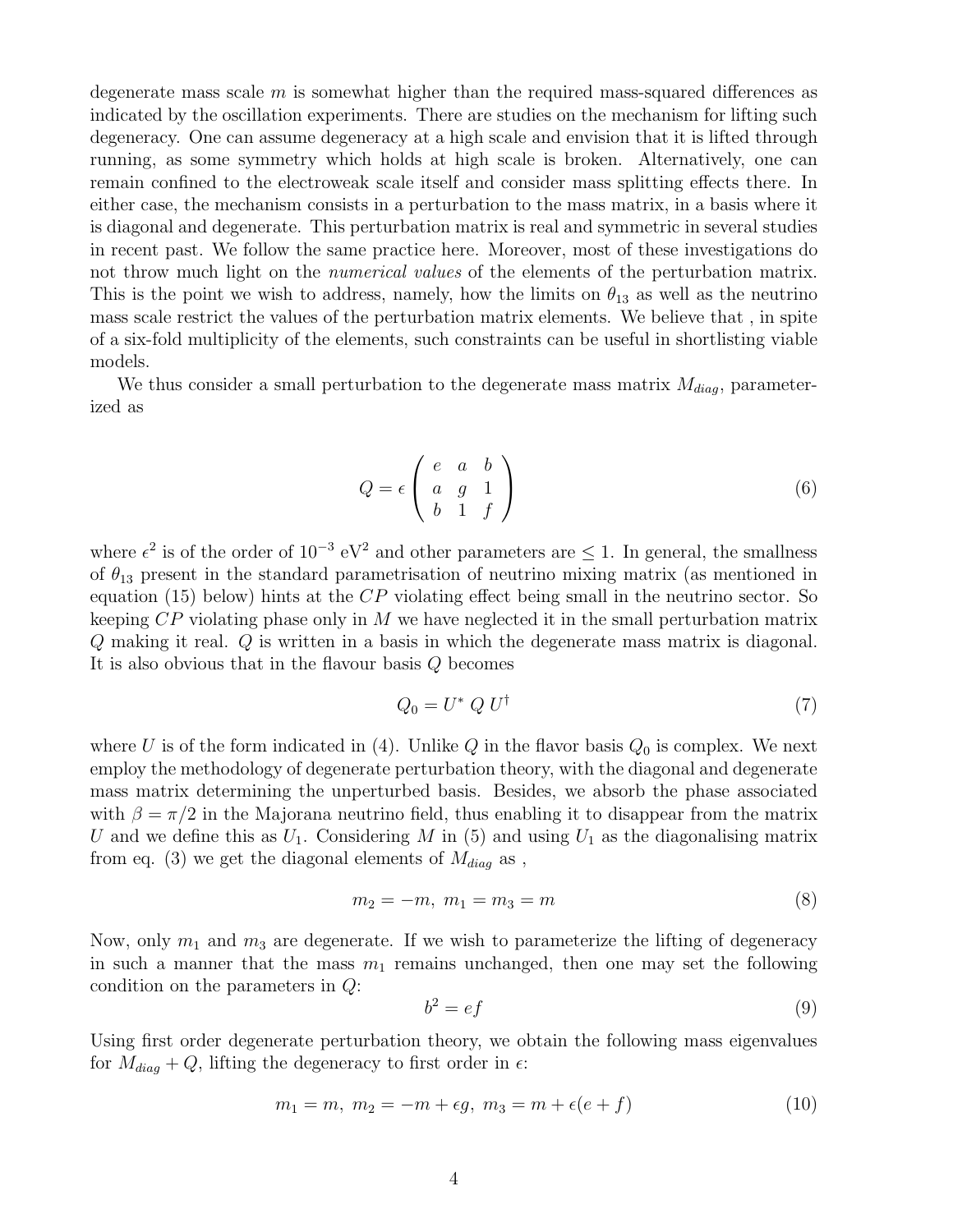and the diagonalising matrix as :

$$
U' = \begin{pmatrix} \cos \psi & -ar & \sin \psi \\ r(a \cos \psi - \sin \psi) & 1 & r(a \sin \psi + \cos \psi) \\ -\sin \psi & -r & \cos \psi \end{pmatrix} \mathcal{N}
$$
(11)

where  $\tan 2\psi = \frac{2b}{f - e}$ ;  $r = \frac{e}{2r}$  $\frac{\epsilon}{2m}$ .  $\mathcal{N} \equiv diag(N_1^{-1}, N_2^{-1}, N_3^{-1})$  where  $N_1, N_2, N_3$  are the proper normalisation constants for the eigenvectors. These can be easily expressed in terms of the parameters of the theory.

$$
\mathcal{N}_1 = \left[1 + r^2(a\cos\psi - \sin\psi)^2\right]^{\frac{1}{2}}
$$
  
\n
$$
\mathcal{N}_2 = \left[1 + r^2(1 + a^2)\right]^{\frac{1}{2}}
$$
  
\n
$$
\mathcal{N}_3 = \left[1 + r^2(a\sin\psi + \cos\psi)^2\right]^{\frac{1}{2}}
$$
\n(12)

To go to the physical mass eigenstate basis, however, we keep  $\beta = \pi/2$  in U and now the eigenvalues are same as in equation 8 except there will be overall change in sign in  $m_2$ making it positive. So replacing  $U_1$  by U we write

$$
U_0 = U U'
$$
\n<sup>(13)</sup>

which will diagonalise the mass matrix  $M + Q_0$ . Although there was no mixing of  $\nu_e$  and  $\nu_{\tau}$  in U but  $U_0$  has that mixing. One may note that, since the solar neutrino data indicates that  $m_2$  is heavier than  $m_1$  and that there is no sign ambiguity in  $\Delta m_{12}^2$ , the parameter g should be negative in our case. To relate the different parameters with the experimental data we shall write  $U_0$  in the standard form of a  $3 \times 3$  unitary mixing matrix:

$$
U_0 = \begin{pmatrix} c_{12}c_{13} & s_{12}c_{13} & s_{13}e^{-i\delta} \\ -c_{23}s_{12} - s_{23}s_{13}c_{12}e^{i\delta} & c_{23}c_{12} - s_{23}s_{13}s_{12}e^{i\delta} & s_{23}c_{13} \\ s_{23}s_{12} - c_{23}s_{13}c_{12}e^{i\delta} & -s_{23}c_{12} - c_{23}s_{13}s_{12}e^{i\delta} & c_{23}c_{13} \end{pmatrix},
$$
(14)

where  $c_{ij} = \cos \theta_{ij}$ ,  $s_{ij} = \sin \theta_{ij}$  and  $\delta$  is the CP violating phase.

The parameters of Q in equation 6 can be constrained from the mass squared differences obtained from solar and atmospheric neutrino data. Using equation 10 up to the order of  $\epsilon$ , one can write

$$
2m\epsilon g = \Delta m_{12}^2, \ \ 2m\epsilon(e+f) = \Delta m_{23}^2 \tag{15}
$$

From equation 9 it follows that  $e$  and  $f$  cannot be of opposite sign which implies

$$
Q_{11} = \epsilon e \le \Delta m_{23}^2 / 2m \tag{16}
$$

It follows from the above that

$$
x(\equiv em^2) \le \Delta m_{23}^2|/r \tag{17}
$$

We consider  $\epsilon^2 a^2 < |\Delta m_{12}^2|$  so that solar neutrino data is satisfied.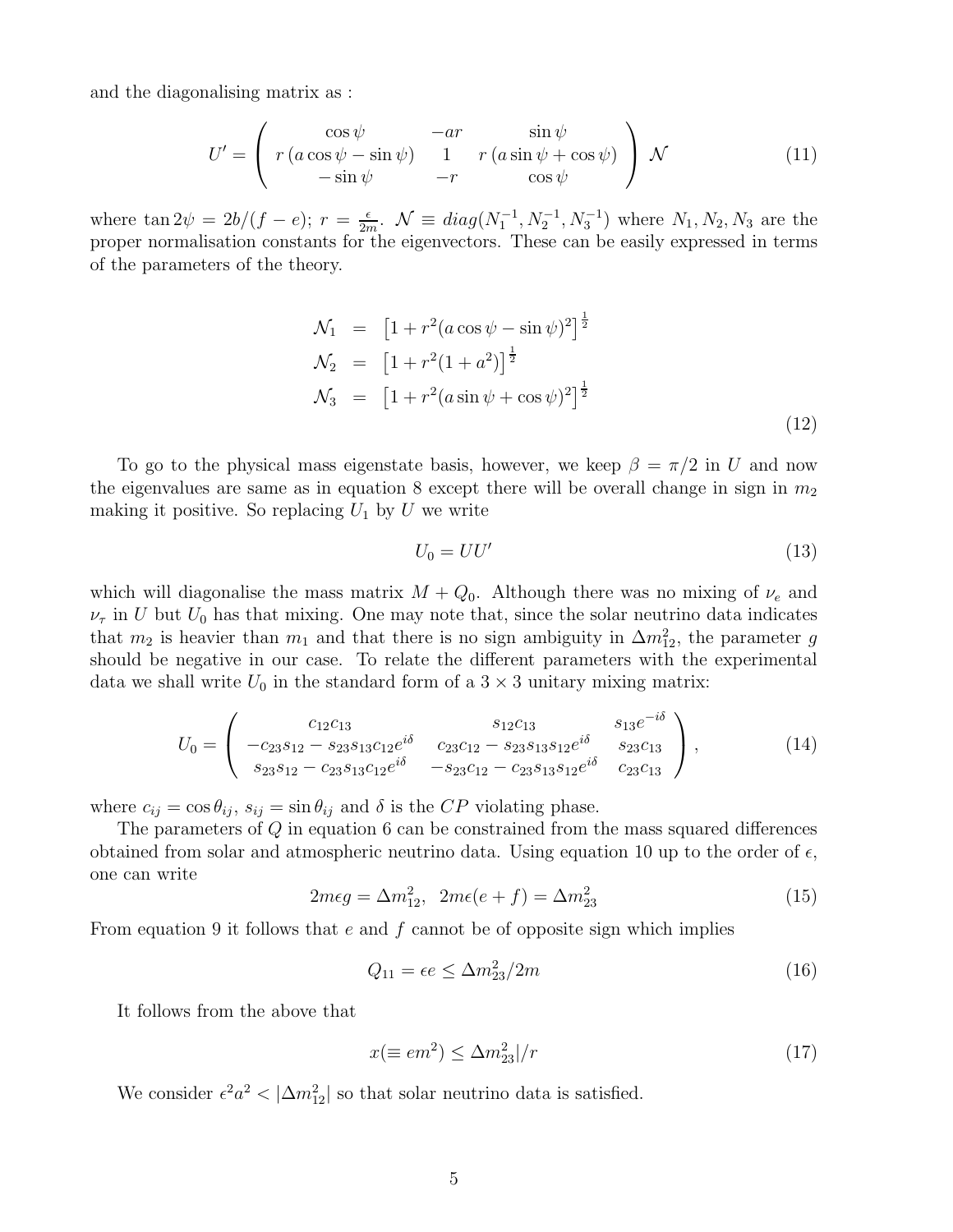We further simplify the analysis by setting  $\delta = 0$  in equation 14 and  $\alpha = 0$  in equation 4 which correspond to  $CP$  conserving case. Comparing 11, 12 and 13 elements of  $U_0$  in eqs. 13 and 14, we obtain

$$
\sin \theta_{13} = N_3^{-1} \left[ \cos \theta_{12}' \sin \psi + \sin \theta_{12}' (a \sin \psi + \cos \psi) \frac{\epsilon}{2m} \right]
$$
 (18)

where

$$
\tan \theta_{12}' = \left[ \frac{ac_{12}\epsilon + 2ms_{12}\cos\psi}{2mc_{12} - \epsilon as_{12}\cos\psi + \epsilon s_{12}\sin\psi} \right]
$$
(19)

Equations 18 and 19 can be re-expressed as in term of  $x \ (\equiv em^2)$ :

$$
\sin \theta_{13} = \mathcal{N}_3^{-1} \left[ \cos \theta_{12}' \sqrt{\frac{2rx}{\Delta m_{23}^2}} + r \sin \theta_{12}' \left( \sqrt{1 - \frac{2rx}{\Delta m_{23}^2}} + a \sqrt{\frac{2rx}{\Delta m_{23}^2}} \right) \right]
$$
(20)

and

$$
\tan \theta'_{12} = \frac{\frac{N_2}{N_1} \tan \theta_{12} \sqrt{1 - \frac{2rx}{\Delta m_{23}^2}} + ar}{1 - r \left( a \sqrt{1 - \frac{2rx}{\Delta m_{23}^2}} - \sqrt{\frac{2rx}{\Delta m_{23}^2}} \right)} \tag{21}
$$

Considering  $\theta_{12}$  from the solar neutrino experimental data as discussed in the introduction, one can find the relation between the two unknowns m and  $\theta_{13}$  in terms of the elements of Q. It may be noted here that for both normal and inverted hierarchy equations 20 and 21 remain unchanged.

Now one can see how  $\theta_{13}$  and m are related. It is evident that for a given value of r,  $\theta_{13}$  is a function of  $x$  only. A careful inspection of equation 18, tells the monotonically increasing



Figure 1: Allowed region for  $m$  and  $e$  depending on  $\theta_{13}$ .  $r\equiv\frac{\epsilon}{2m}=0.1$  has been used in this plot.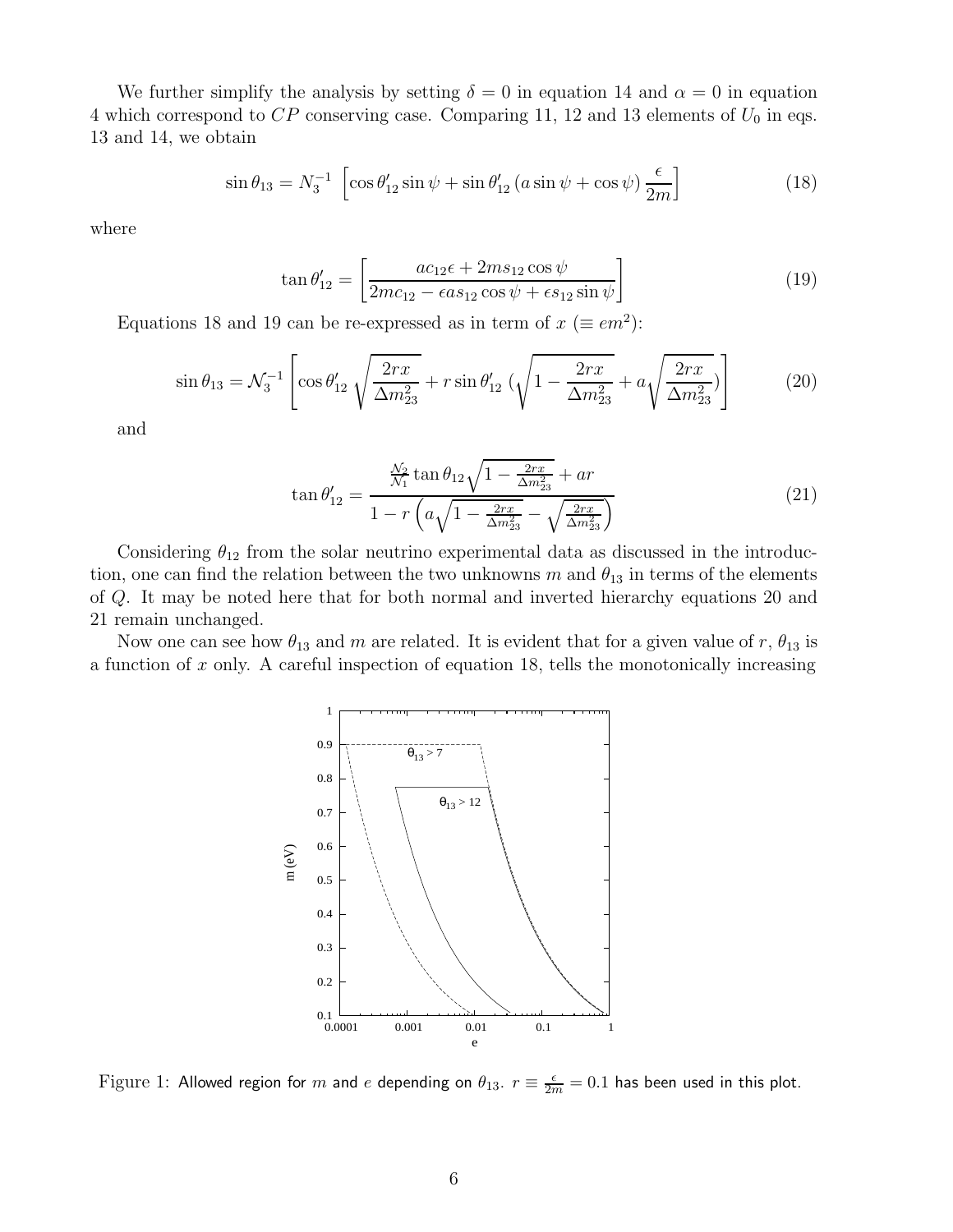dependence of  $\theta_{13}$  on x. Thus maximum allowed value of  $\theta_{13}$  corresponds to the limiting value of x as defined in equation 17. The contours of  $\sin \theta_{13}$  thus correspond to specific values of x. In other words, they corresponds to contours of specific values of x in the  $e - m$ plane.

In figure 1, we vary e in the range from 0 to its upper bound defined by equation 17. Corresponding to different values of  $\theta_{13}$  we have shown the variation of m as obtained numerically. The region marked with  $\theta_{13} > 12$  is thus disallowed from the CHOOZ result. We have argued earlier how the normal and inverted hierarchical ordering of neutrino masses would produce the same constant  $\theta_{13}$  contours in the  $m-e$  plane. Depending on the possible values of  $e$ , one can find an upper bound on  $m$  in both normal and inverted hierarchical case from this plot. If, in future, better bound on  $\theta_{13}$  is obtained then it is possible to improve upper bound on the degenerate mass scale,  $m$ , compared to its present cosmological bound [1].



Figure 2: Minimum value for  $\theta_{13}$  vs. the degenerate mass scale m for two different values of perturbation parameter  $\epsilon$ .

In figure 2, we have plotted the minimum values for  $\theta_{13}$  as a function of the degenerate mass scale m for two different values for the perturbation parameter  $\epsilon$ . The range over which we vary  $m$  is fixed by two considerations. The upper limit should be less than 1 eV from cosmological considerations [1]. Furthermore, we would like to generate the tiny mass square differences by perturbing the degenerate matrix (with eigenvalues  $m$ ). Thus the value of m should be bigger than the differences (which is generated by perturbation) in the masses. Thus, keeping in mind the atmospheric mass (square) difference, we take the lower limit for  $m$  to be 0.1 eV.

It is interesting to note that that there is lower bound on  $\theta_{13}$  depending on the value of m. One can see that the minimum of  $\theta_{13}$  decreases with increasing value of m. Increasing m and keeping the value of  $\epsilon$  fixed implies, the relative strength of the perturbation with respect to the unperturbed degenerate mass matrix, keeps on decreasing. This in turn is taming down the value of  $\theta_{13}$ . In the limit when perturbation vanishes, masses are exactly the same and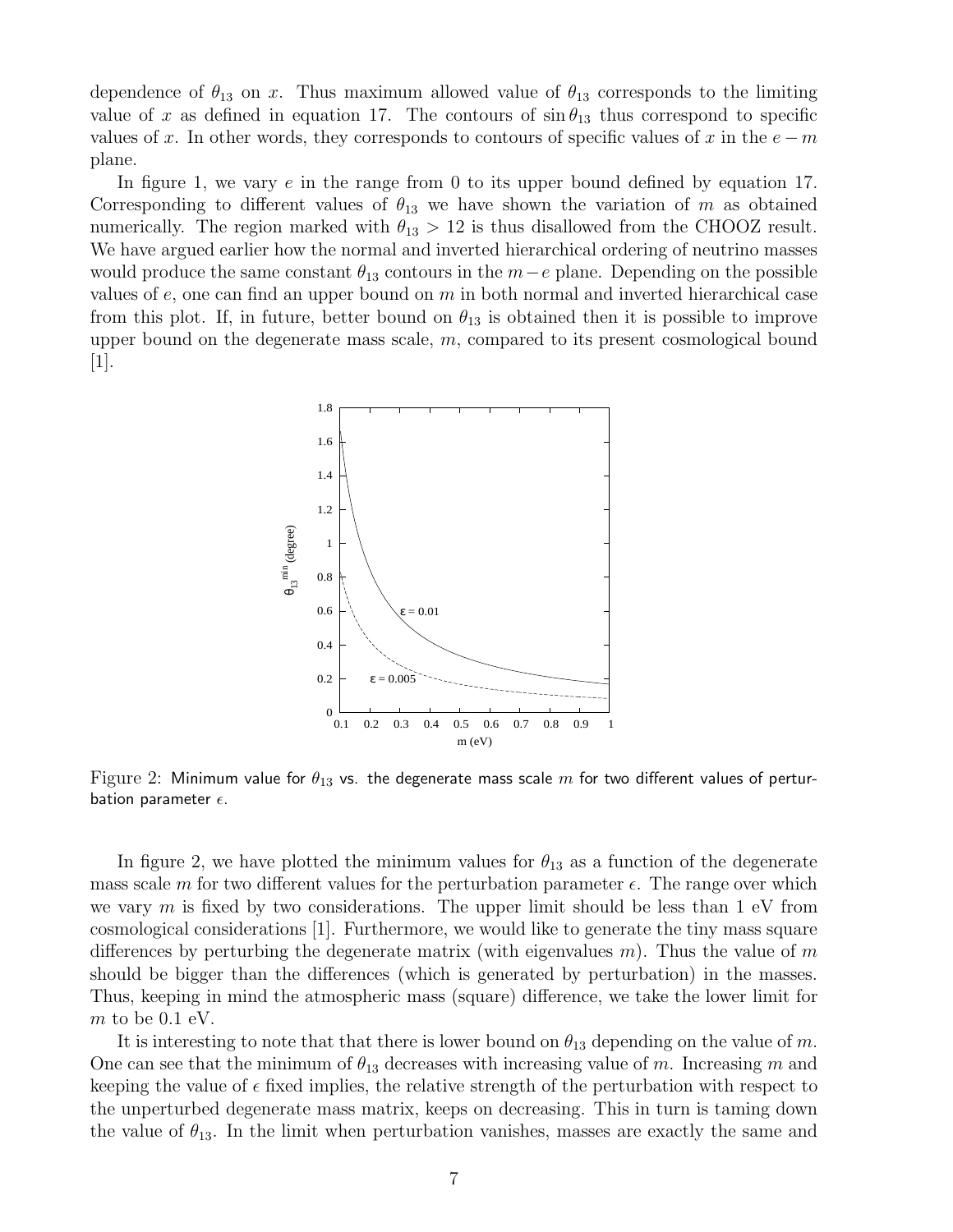$\theta_{13}$  is exactly zero. However, to create qusi-degenerate masses there is perturbation and as such there is some lower bound on  $\theta_{13}$  which will be nearer to  $1^0$  if the cosmological bound on neutrino masses improves further.

The general degenerate mass matrix M in the weak basis and  $Q_0$  contain too many parameters. However, on the basis of some symmetry principle one can reduce the number of these parameters. One may consider a simple model of neutrino mass [8] using a leptonic Higgs doublet and three right-handed singlet fermions at TeV energy scale or below. Considering discrete  $A_4$  symmetry one may obtain the degenerate mass matrix of the form

$$
M = m \begin{pmatrix} 1 & 0 & 0 \\ 0 & 0 & 1 \\ 0 & 1 & 0 \end{pmatrix}
$$
 (22)

as discussed in [8]. Such pattern correspond to  $\theta'_{12} = 0$  and  $\theta'_{23} = 3\pi/4$  in the degenerate mass matrix M. Then our perturbation matrix  $Q_0$  in the flavor basis is

$$
Q_0 = \epsilon \begin{pmatrix} e & (-ia+b)/\sqrt{2} & (ia+b)/\sqrt{2} \\ (-ia+b)/\sqrt{2} & (-2i+f-g)/2 & (f+g)/2 \\ (ia+b)/\sqrt{2} & (f+g)/2 & (2i+f-g)/2 \end{pmatrix}
$$
(23)

This can be obtained by considering soft symmetry-breaking terms of the form  $m_{ij}N_{iR}N_{jR}$ in the Lagrangian where N are right-handed neutrino fields. Thus parameters  $m_{ij}$  of the theoretical model of neutrinos will be related to the parameters of  $Q_0$  and as such  $Q$ . From equation. 20 it is evident that  $\theta_{13}$  is very close to  $\psi \simeq \sqrt{\frac{2me\epsilon}{\Delta m_{23}^2}}$ . As  $\theta_{13} < 12^0$  using (15) one gets the relative estimate of the parameters e and f. So  $f \sim 2 \times 10^{-3}/(m\epsilon)$  and e is much smaller than that as required by CHOOZ constraint.

Degenerate neutrino masses from an abelian family symmetry has also been considered in [4]. The neutrino mass matrix as considered in eq. (38) of that paper is similar in form as shown above in (22) & (23) provided that we consider  $e = 0$  and  $f = -g$  in our general form of the perturbation matrix  $Q$  so as to reproduce the  $Q_0$  appropriate for their mass matrix.

So far we have considered the case of different intrinsic CP parities of Majorana neutrinos for which there is mixing even in the exact degenerate mass limit. However there may be a case for which intrinsic CP parities of all the Majorana neutrinos are the same [5]. In that case the U matrix can be rotated away and the mixing will be controlled by the perturbation matrix only. So it is not possible to perform the same analysis for the perturbed part in the quasi-degenerate mass matrix as done in this paper. Neutrino-less double beta decay in such a case may yield a direct constraint on the approximate degenerate mass  $m$ , although  $\theta_{13}$  may not receive any additional constraint. However, same CP parity of all neutrinos is disfavoured from the viewpoint of the requirement of stability at the weak scale of quasidegenerate neutrino masses and mixing pattern which emerge at the high scale [6] as the CHOOZ constraint on  $\theta_{13}$  cannot be satisfied. In ref [9] although the same CP parity of quasi-degenerate neutrinos has been considered at the see-saw scale but at the weak scale it has been found that the appropriate mass-squared difference for oscillation of solar neutrinos cannot be obtained.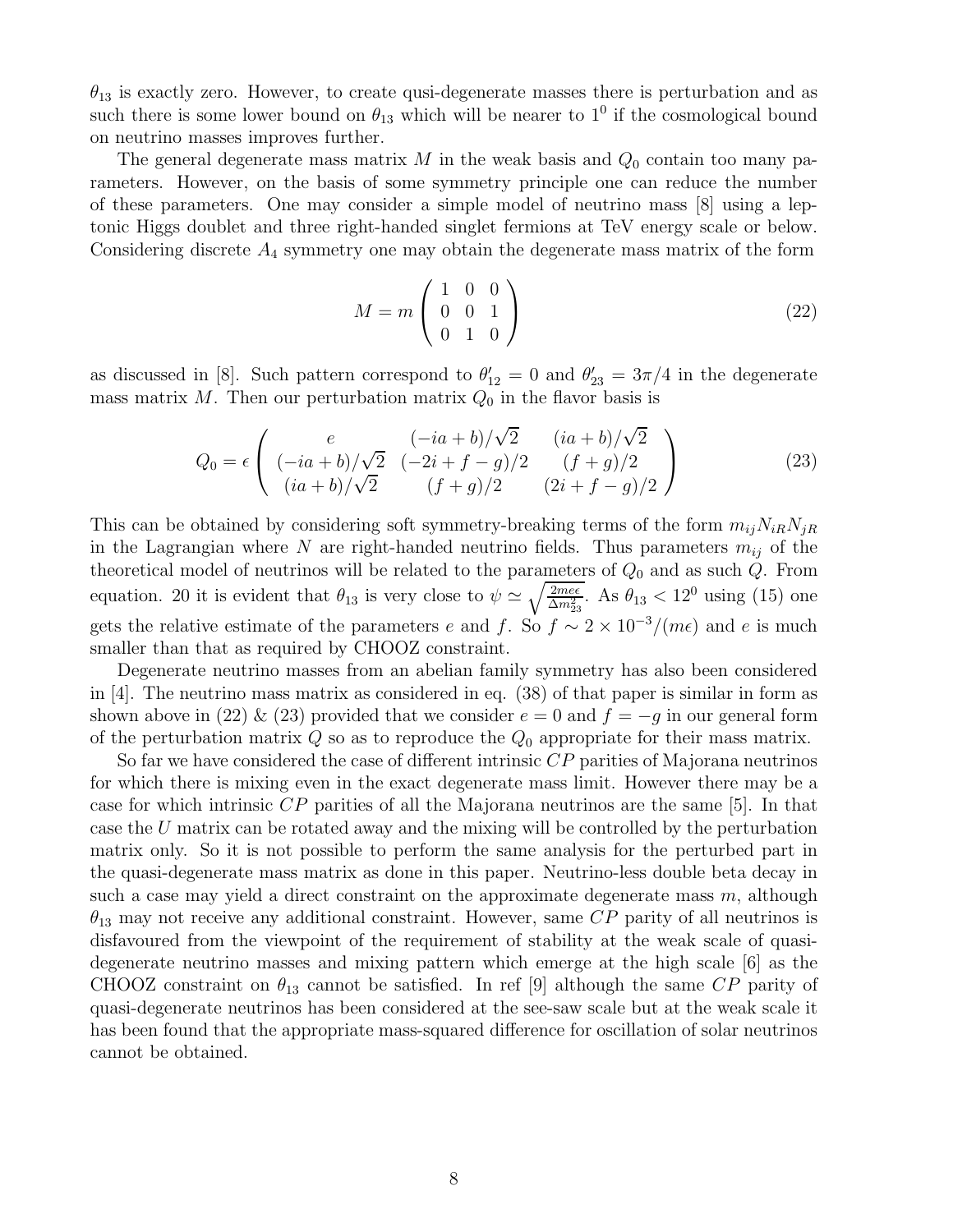### Acknowledgments

We thank Amitava Raychaudhuri for helpful comments. R. Adhikari acknowledges the hospitality of Harish-Chandra Research Institute under the DAE X-th plan project on collider physics while this work was in progress. A. Datta acknowledges the hospitality of Centre for Theoretical Physics, Jamia Millia Islamia, New Delhi.

## References

- [1] D. N. Spergel et al., astro-ph/0603449.
- [2] M. Fukugita et al., Phys. Rev. D 74, 027302 (2006).
- [3] S. T. Petcov and A. Yu Smirnov, Phys. Lett B 322, 109 (1994); D. O. Caldwel and R. N. Mohapatra, Phys. Rev. D 48, 3259 (1993), Phys. Rev. D 50, 3477 (1994); M. Fukugita, M. Tanimoto and T. Yanagida, Phys. Rev. D 57, 4429 (1998).
- [4] P. Binetruy, S. Lavignac, S. T. Petcov and P. Ramond, Nucl. Phys. B 496, 3 (1997)
- [5] C. D. Carone and M. Sher, Phys. Lett. B 420, 83 (1998)
- [6] K. R. S. Balaji, A. S. Dighe, R. N. Mohapatra and M. K. Parida, Phys. Rev. Lett. 84, 5034 (2000).
- [7] R. Adhikari, E. Ma and G. Rajasekaran, Phys. Lett. B 486, 134 (2000).
- [8] E. Ma and G. Rajasekaran, Phys. Rev. D 64, 113012 (2001); E. Ma, Phys. Rev. Lett. 86, 2502 (2001).
- [9] R. N. Mohapatra, M. K. Parida and G. Rajasekaran, Phys. Rev. D 69, 053007 (2004); Phys. Rev. D bf 71, 057301 (2005).
- [10] Y. Fukuda et al. (Super-Kamiokande Collaboration), Phys. Rev. Lett. 81, 1158 (1998); Phys. Rev. Lett. 82, 1810 (1999); Phys. Rev. Lett. 82, 2430 (1999); S. Fukuda et al. (Super-Kamiokande Collaboration), Phys. Rev. Lett. 86, 5651 (2001); Phys. Rev. Lett. 86, 5656 (2001); Phys. Lett. **B 539**, 179 (2002); Q. R. Ahmad *et al.* (SNO Collaboration), Phys. Rev. Lett. 87, 071301 (2001); Phys. Rev. Lett. 89, 011301 (2002); Phys. Rev. Lett. 89, 011302 (2002); S. N. Ahmed et al. (SNO Collaboration), Phys. Rev. Lett. 92, (2004) 181301; G. Giacomelli et al (MACRO Collaboration), Nucl. Phys. Proc. Suppl. 145, 116 (2005).
- [11] Y. Ashie et al. (Super-Kamiokande Collaboration), Phys. Rev. Lett. 93 101801 (2004); M. Ishitsuka (Super-Kamiokande Collaboration), NOON2004, The 5th Workshop on "Neutrino Oscillations and their origin", 11-15 February, 2004, Tokyo, Japan; Y. Ashie et al. (Super-Kamiokande Collaboration), Phys. Rev. D 71, 112005 (2005).
- [12] K. Eguchi *et al.* (KamLAND Collaboration), Phys. Rev. Lett. **90**, 021802 (2003); M. Apollonio et al. (CHOOZ Collaboration), Eur. Phys. J. C 27, 331 (2003).